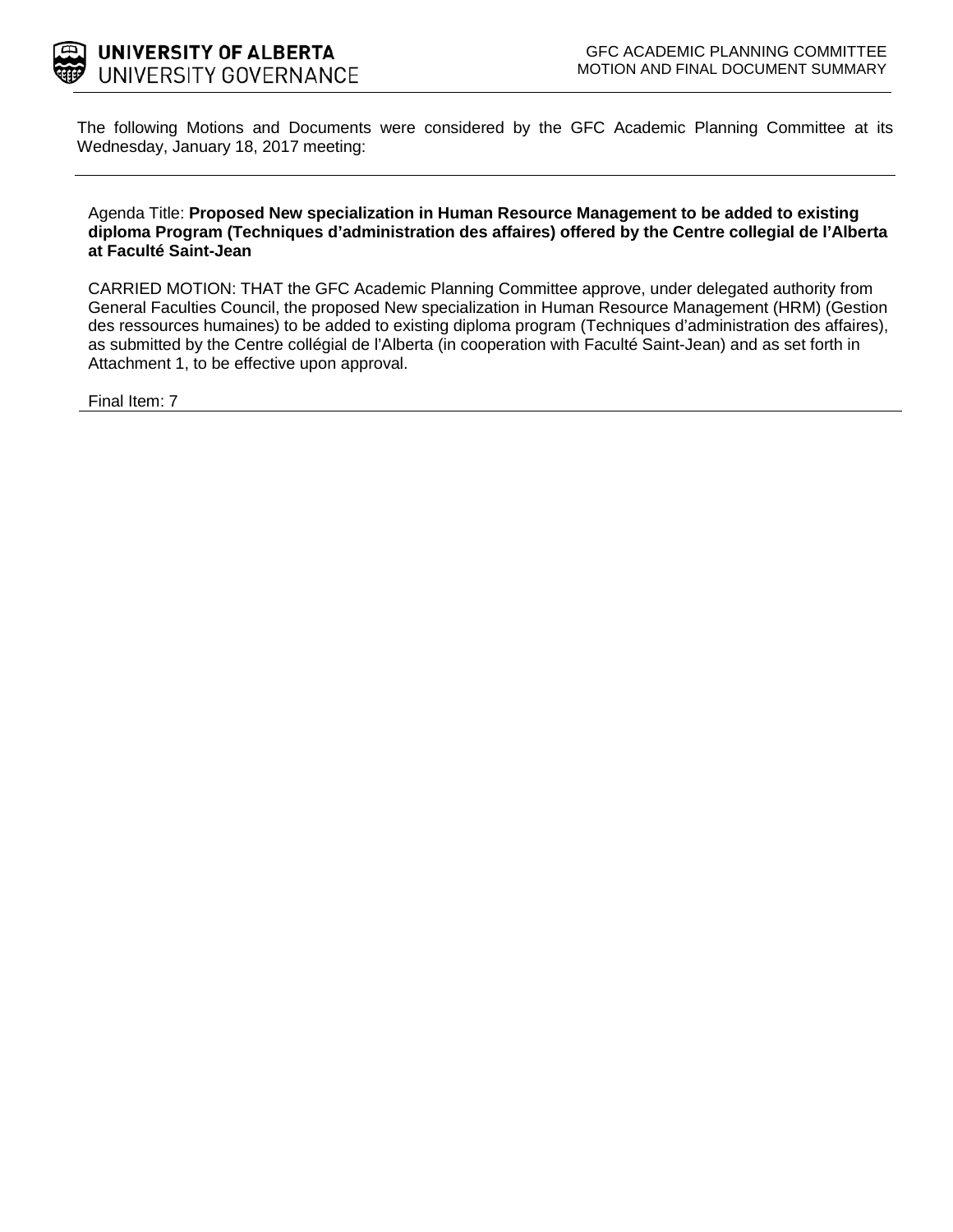For the Meeting of January 18, 2016

FINAL Item No. 7

### **OUTLINE OF ISSUE Action Item**

#### <span id="page-1-0"></span>**Agenda Title: Proposed new specialization in Human Resource Management to be added to existing Techniques d'administration des affaires diploma program at the Centre collegial de l'Alberta, Campus Saint-Jean**

**Motion**: THAT the GFC Academic Planning Committee, under delegated authority from General Faculties Council, approve the proposed new specialization in Human Resource Management (Gestion des ressources humaines) to be added to existing Techniques d'administration des affaires diploma program offered by the Centre collégial de l'Alberta as submitted by Faculté Saint-Jean and as set forth in Attachment 1, to be effective upon approval.

#### **Item**

| <b>Action Requested</b> | $\boxtimes$ Approval Recommendation                                 |  |  |
|-------------------------|---------------------------------------------------------------------|--|--|
| Proposed by             | Pierre-Yves Mocquais, Dean, Centre collégial de l'Alberta (CCA) and |  |  |
|                         | Faculté Saint-Jean                                                  |  |  |
| Presenter               | Pierre-Yves Mocquais, Dean, Centre collégial de l'Alberta (CCA) and |  |  |
|                         | Faculté Saint-Jean                                                  |  |  |
|                         | Dolorèse Nolette, Assistant Dean and Director, Centre Collégial de  |  |  |
|                         | l'Alberta                                                           |  |  |

#### **Details**

| Responsibility                                                    | Provost and Vice-President (Academic)                                                                                                                                                                                                                                                                                                                                                                                         |
|-------------------------------------------------------------------|-------------------------------------------------------------------------------------------------------------------------------------------------------------------------------------------------------------------------------------------------------------------------------------------------------------------------------------------------------------------------------------------------------------------------------|
| The Purpose of the Proposal is                                    | To add a new specialization in Human Resource Management (HRM) to                                                                                                                                                                                                                                                                                                                                                             |
| (please be specific)                                              | the existing Techniques d'administration des affaires(TAA) diploma<br>program offered by the CCA.                                                                                                                                                                                                                                                                                                                             |
| The Impact of the Proposal is                                     | To provide CCA students with the opportunity to specialize in HRM by<br>taking HR courses in the Business Administration diploma program at<br>NAIT in the second year of their UAIberta TAA diploma program.<br>Students already have the option of specializing in Marketing, Finance,<br>Accounting and Management by taking second-year specialization<br>courses at the Northern Alberta Institute of Technology (NAIT). |
| Replaces/Revises (eg, policies,<br>resolutions)                   | N/A                                                                                                                                                                                                                                                                                                                                                                                                                           |
| <b>Timeline/Implementation Date</b>                               | Effective upon approval                                                                                                                                                                                                                                                                                                                                                                                                       |
| <b>Estimated Cost and funding</b><br>source                       | The courses required to specialize in HRM specialization will be offered<br>in English at NAIT. Students will obtain transfer credit to complete their<br>program requirements for the UAIberta TAA diploma program. There is<br>therefore no financial impact.                                                                                                                                                               |
| Next Steps (ie.:<br>Communications Plan,<br>Implementation plans) | This proposal requires approval by the Ministry of Innovation and<br>Advanced Education (IAE).                                                                                                                                                                                                                                                                                                                                |
| Supplementary Notes and<br>context                                | The TAA diploma program was approved by the Board of Governors<br>June 17, 2011. The TAA Courses were circulated in accordance with<br>GFC Policy Section 37 in May 2015. The TAARH Designator was<br>approved at the January 11, 2016 GFC Executive Meeting. Appendix 2<br>as indicated throughout the program proposal refers to the approved<br>TAA program which was approved by APC on April 27, 2011.                   |

**Engagement and Routing** (Include meeting dates)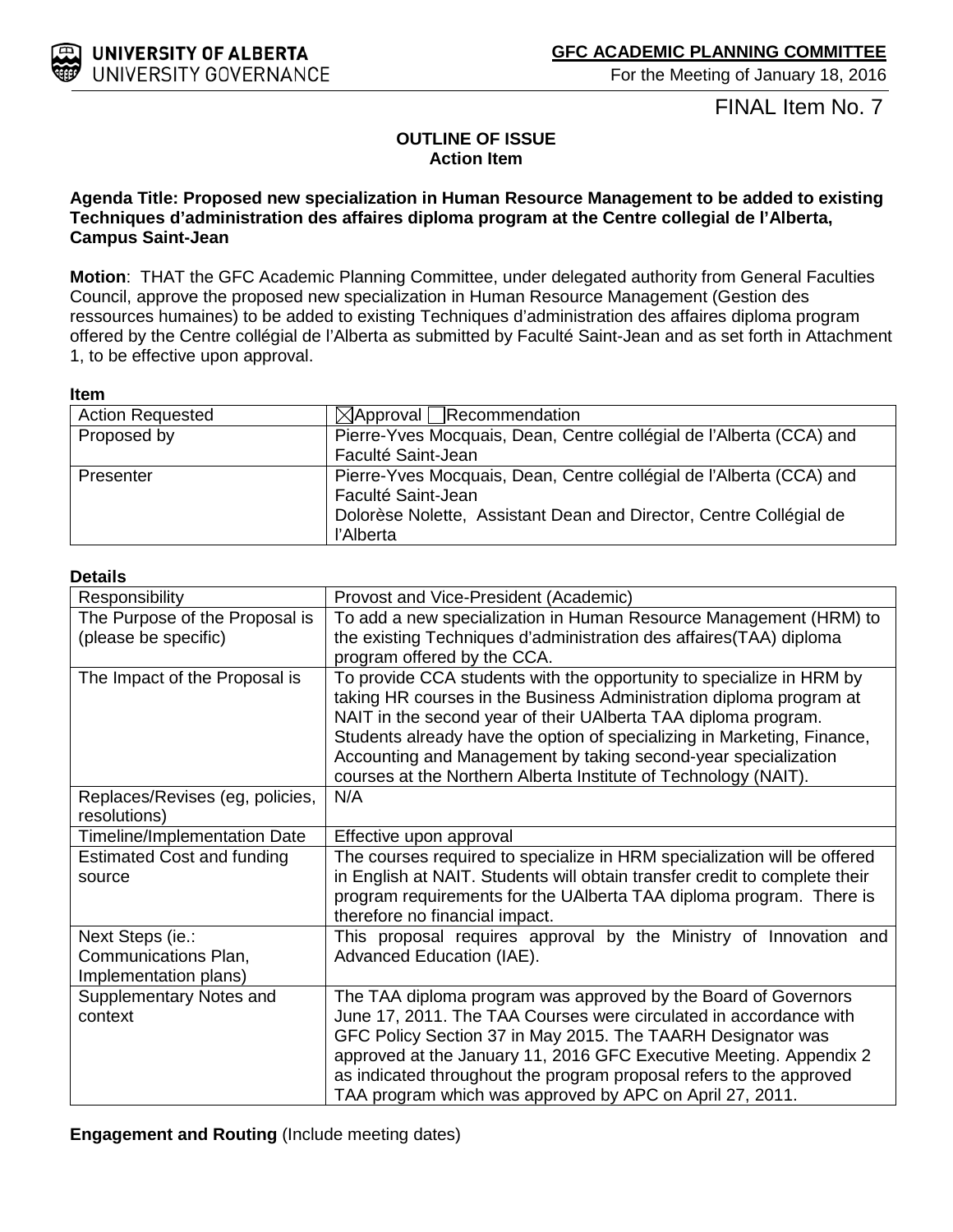

For the Meeting of January 18, 2016

## FINAL Item No. 7

| Participation:<br>(parties who have seen the<br>proposal and in what capacity)                                                                            | Those who have been <b>informed</b> :<br>September 23, 2016: Faculté Saint-Jean Executive Committee<br>(for information only)<br>October 2016: Faculté Saint-Jean Council (for information only)<br>$\bullet$                                               |
|-----------------------------------------------------------------------------------------------------------------------------------------------------------|-------------------------------------------------------------------------------------------------------------------------------------------------------------------------------------------------------------------------------------------------------------|
| <for further="" information="" see<br="">the link posted on the<br/><b>Governance Toolkit section</b><br/><b>Student Participation Protocol&gt;</b></for> | Those who have been consulted:<br>Office of the Provost and Vice-President (Academic)<br>Office of the Registrar<br><b>NAIT</b><br>Community Advisory Body, Centre collegial de l'Alberta<br>FSJ Dean, Associate Deans, Faculty members and staff           |
|                                                                                                                                                           | Those who are actively participating:<br>August 2016 : Centre collégial de l'Alberta, Comité de<br>planification de programme (recommendation for approval by<br>Comité exécutif, CCA)<br>FSJ Dean, Associate Deans, Faculty members and staff<br>$\bullet$ |
| Approval Route (Governance)<br>(including meeting dates)                                                                                                  | Executive College Committee, with delegated authority from FSJ<br>$\bullet$<br>Faculty Council, August 18, 2016<br><b>GFC Academic Planning Committee</b>                                                                                                   |
| <b>Final Approver</b>                                                                                                                                     | <b>GFC Academic Planning Committee</b>                                                                                                                                                                                                                      |

#### **Alignment/Compliance**

| <b>EXPERIENCE</b><br><b>Documents</b><br>7. OBJECTIVE: Increase graduate and undergraduate students' access<br>to and participation in a broad range of curricular experiential learning<br>opportunities that are well-integrated with program goals and enrich their<br>academic experience.<br>1. Post-Secondary Learning Act (PSLA): General Faculties Council<br>Compliance with Legislation,<br>(GFC) has responsibility, subject to the authority of the Board of<br>Policy and/or Procedure<br>Governors, over academic affairs. (Section 26(1)) and student affairs<br>Relevant to the Proposal<br>(Section 31). GFC may make recommendations to the Board of<br>(please guote legislation and<br>Governors on a number of matters including the budget and academic<br>include identifying section<br>planning (Section 26(1)(o)). GFC delegates its power to recommend to<br>numbers)<br>the Board on the budget and on new or revised academic programs to<br>the GFC Academic Planning Committee (APC).<br>2. GFC Academic Planning Committee Terms of Reference<br>(Section 14/Diploma Programs Offered by Centre collègial de<br>l'Alberta de l'University of Alberta): "GFC delegates to APC the sole<br>authority to consider and approve proposals from Centre collègial de<br>l'Alberta de l'University of Alberta for the establishment of or termination<br>of diploma programs (including all admission/transfer, academic<br>standing/graduation, and related matters) to be offered by this unit. |                               |                                                  |
|---------------------------------------------------------------------------------------------------------------------------------------------------------------------------------------------------------------------------------------------------------------------------------------------------------------------------------------------------------------------------------------------------------------------------------------------------------------------------------------------------------------------------------------------------------------------------------------------------------------------------------------------------------------------------------------------------------------------------------------------------------------------------------------------------------------------------------------------------------------------------------------------------------------------------------------------------------------------------------------------------------------------------------------------------------------------------------------------------------------------------------------------------------------------------------------------------------------------------------------------------------------------------------------------------------------------------------------------------------------------------------------------------------------------------------------------------------------------------------------------------------------------------|-------------------------------|--------------------------------------------------|
|                                                                                                                                                                                                                                                                                                                                                                                                                                                                                                                                                                                                                                                                                                                                                                                                                                                                                                                                                                                                                                                                                                                                                                                                                                                                                                                                                                                                                                                                                                                           | <b>Alignment with Guiding</b> | For the Public Good Institutional Strategic Plan |
|                                                                                                                                                                                                                                                                                                                                                                                                                                                                                                                                                                                                                                                                                                                                                                                                                                                                                                                                                                                                                                                                                                                                                                                                                                                                                                                                                                                                                                                                                                                           |                               |                                                  |
|                                                                                                                                                                                                                                                                                                                                                                                                                                                                                                                                                                                                                                                                                                                                                                                                                                                                                                                                                                                                                                                                                                                                                                                                                                                                                                                                                                                                                                                                                                                           |                               |                                                  |
|                                                                                                                                                                                                                                                                                                                                                                                                                                                                                                                                                                                                                                                                                                                                                                                                                                                                                                                                                                                                                                                                                                                                                                                                                                                                                                                                                                                                                                                                                                                           |                               |                                                  |
|                                                                                                                                                                                                                                                                                                                                                                                                                                                                                                                                                                                                                                                                                                                                                                                                                                                                                                                                                                                                                                                                                                                                                                                                                                                                                                                                                                                                                                                                                                                           |                               |                                                  |
|                                                                                                                                                                                                                                                                                                                                                                                                                                                                                                                                                                                                                                                                                                                                                                                                                                                                                                                                                                                                                                                                                                                                                                                                                                                                                                                                                                                                                                                                                                                           |                               |                                                  |
|                                                                                                                                                                                                                                                                                                                                                                                                                                                                                                                                                                                                                                                                                                                                                                                                                                                                                                                                                                                                                                                                                                                                                                                                                                                                                                                                                                                                                                                                                                                           |                               |                                                  |
|                                                                                                                                                                                                                                                                                                                                                                                                                                                                                                                                                                                                                                                                                                                                                                                                                                                                                                                                                                                                                                                                                                                                                                                                                                                                                                                                                                                                                                                                                                                           |                               |                                                  |
|                                                                                                                                                                                                                                                                                                                                                                                                                                                                                                                                                                                                                                                                                                                                                                                                                                                                                                                                                                                                                                                                                                                                                                                                                                                                                                                                                                                                                                                                                                                           |                               |                                                  |
|                                                                                                                                                                                                                                                                                                                                                                                                                                                                                                                                                                                                                                                                                                                                                                                                                                                                                                                                                                                                                                                                                                                                                                                                                                                                                                                                                                                                                                                                                                                           |                               |                                                  |
|                                                                                                                                                                                                                                                                                                                                                                                                                                                                                                                                                                                                                                                                                                                                                                                                                                                                                                                                                                                                                                                                                                                                                                                                                                                                                                                                                                                                                                                                                                                           |                               |                                                  |
|                                                                                                                                                                                                                                                                                                                                                                                                                                                                                                                                                                                                                                                                                                                                                                                                                                                                                                                                                                                                                                                                                                                                                                                                                                                                                                                                                                                                                                                                                                                           |                               |                                                  |
|                                                                                                                                                                                                                                                                                                                                                                                                                                                                                                                                                                                                                                                                                                                                                                                                                                                                                                                                                                                                                                                                                                                                                                                                                                                                                                                                                                                                                                                                                                                           |                               |                                                  |
|                                                                                                                                                                                                                                                                                                                                                                                                                                                                                                                                                                                                                                                                                                                                                                                                                                                                                                                                                                                                                                                                                                                                                                                                                                                                                                                                                                                                                                                                                                                           |                               |                                                  |
|                                                                                                                                                                                                                                                                                                                                                                                                                                                                                                                                                                                                                                                                                                                                                                                                                                                                                                                                                                                                                                                                                                                                                                                                                                                                                                                                                                                                                                                                                                                           |                               |                                                  |
|                                                                                                                                                                                                                                                                                                                                                                                                                                                                                                                                                                                                                                                                                                                                                                                                                                                                                                                                                                                                                                                                                                                                                                                                                                                                                                                                                                                                                                                                                                                           |                               |                                                  |
|                                                                                                                                                                                                                                                                                                                                                                                                                                                                                                                                                                                                                                                                                                                                                                                                                                                                                                                                                                                                                                                                                                                                                                                                                                                                                                                                                                                                                                                                                                                           |                               |                                                  |
|                                                                                                                                                                                                                                                                                                                                                                                                                                                                                                                                                                                                                                                                                                                                                                                                                                                                                                                                                                                                                                                                                                                                                                                                                                                                                                                                                                                                                                                                                                                           |                               |                                                  |
|                                                                                                                                                                                                                                                                                                                                                                                                                                                                                                                                                                                                                                                                                                                                                                                                                                                                                                                                                                                                                                                                                                                                                                                                                                                                                                                                                                                                                                                                                                                           |                               |                                                  |
|                                                                                                                                                                                                                                                                                                                                                                                                                                                                                                                                                                                                                                                                                                                                                                                                                                                                                                                                                                                                                                                                                                                                                                                                                                                                                                                                                                                                                                                                                                                           |                               |                                                  |
|                                                                                                                                                                                                                                                                                                                                                                                                                                                                                                                                                                                                                                                                                                                                                                                                                                                                                                                                                                                                                                                                                                                                                                                                                                                                                                                                                                                                                                                                                                                           |                               |                                                  |
|                                                                                                                                                                                                                                                                                                                                                                                                                                                                                                                                                                                                                                                                                                                                                                                                                                                                                                                                                                                                                                                                                                                                                                                                                                                                                                                                                                                                                                                                                                                           |                               |                                                  |
|                                                                                                                                                                                                                                                                                                                                                                                                                                                                                                                                                                                                                                                                                                                                                                                                                                                                                                                                                                                                                                                                                                                                                                                                                                                                                                                                                                                                                                                                                                                           |                               |                                                  |
|                                                                                                                                                                                                                                                                                                                                                                                                                                                                                                                                                                                                                                                                                                                                                                                                                                                                                                                                                                                                                                                                                                                                                                                                                                                                                                                                                                                                                                                                                                                           |                               |                                                  |
| Where a new funding model is proposed for a new or existing diploma                                                                                                                                                                                                                                                                                                                                                                                                                                                                                                                                                                                                                                                                                                                                                                                                                                                                                                                                                                                                                                                                                                                                                                                                                                                                                                                                                                                                                                                       |                               |                                                  |
| program, however, APC will forward the proposal (with recommendation)                                                                                                                                                                                                                                                                                                                                                                                                                                                                                                                                                                                                                                                                                                                                                                                                                                                                                                                                                                                                                                                                                                                                                                                                                                                                                                                                                                                                                                                     |                               |                                                  |
| on to the appropriate standing committee of the Board of Governors."                                                                                                                                                                                                                                                                                                                                                                                                                                                                                                                                                                                                                                                                                                                                                                                                                                                                                                                                                                                                                                                                                                                                                                                                                                                                                                                                                                                                                                                      |                               |                                                  |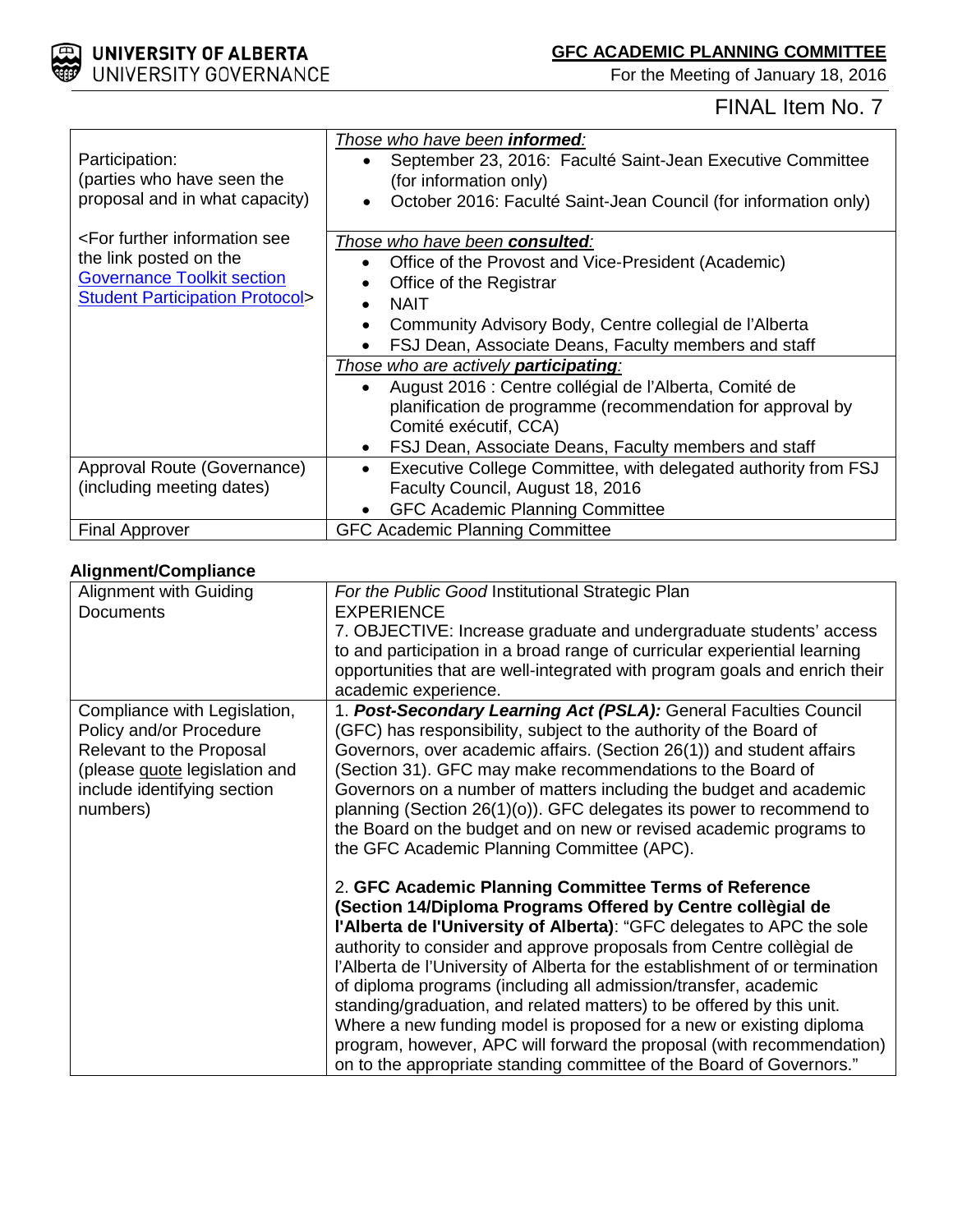

For the Meeting of January 18, 2016

FINAL Item No. 7

Attachments (each to be numbered 1 - <>)

1. Attachment 1 (pages 1 - 8): Centre collégial de l'Alberta's proposed to add a New specialization in Human Resource Management to the existing diploma program (Technique d'administration des affaires).

*Prepared by:* Marie Simuong, Governance Coordinator, Faculté Saint-Jean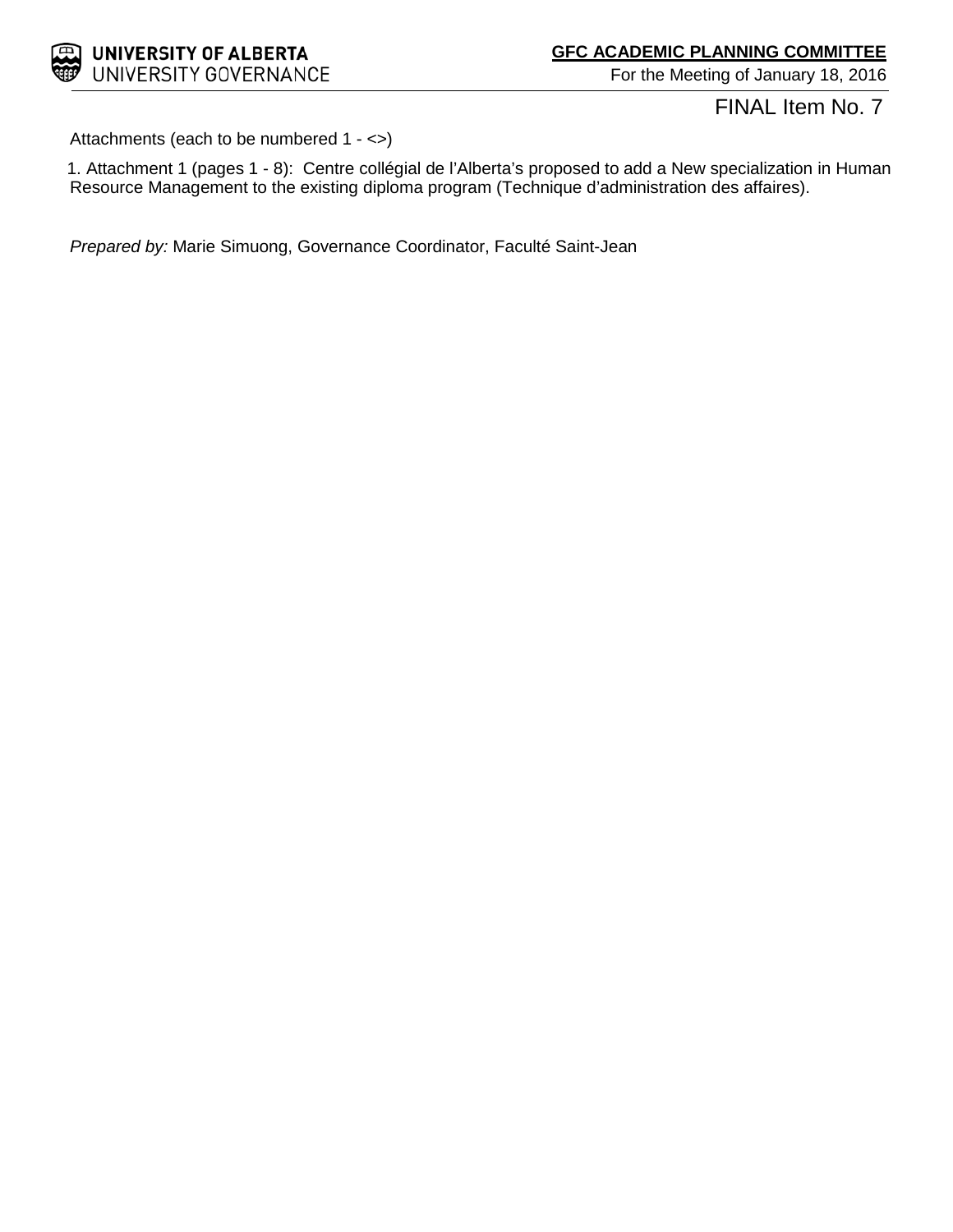

## **Proposal Template Diploma, Certificate and Non-credential Programs**

The following template outlines the information required by Innovation and Advanced Education to support its comprehensive review of proposals for new certificate, diploma and non-credential programs and new specializations in existing certificate, diploma and non-credential programs.

The guiding premise of the review is to ensure that the program adds value to Campus Alberta. The review will focus on the institution's assessment of student and employer demand; the situation of the program in the context of Campus Alberta; the financial viability of the program, including implications for students and taxpayers; and dimensions of program quality.

#### **SECTION 1: PROGRAM OVERVIEW**

#### **1.1 Program Name**

**Techniques d'administration des affaires (TAA), new specialization in Human Resource Management(Gestion des ressources humaines)**

#### **1.2 Institution(s)**

Centre collégial de l'Alberta(CCA), Campus Saint-Jean(CSJ), University of Alberta

#### **1.3 Contact Person**

Name: Dolorèse Nolette Telephone: 780-485-8648 Email: dnolette@ualberta.ca

#### **1.4 Type of Initiative**

This proposal is to add a new specialization in Human Resource Management(HRM) (Gestion des ressources humaines) to the Techniques d'administration des affaires (TAA) diploma program. The TAA program is offered in collaboration with the Northern Alberta Insitute of Technology (NAIT). The UAlberta TAA curriculum is based on the NAIT's Business Administration Diploma curriculum. First year courses are offered in French at UAlberta through the CCA and second year courses are taken in English at NAIT in various specializations.

This proposal is will ensure the UAlberta TAA program aligns with NAIT's JR Shaw School of Business's Business Administration Diploma program and the five specializations offered. In the program proposal approved by the Ministry of Advanced Education in 2011, the four specializations offered by NAIT were included: Marketing, Accounting, Finance and Management. Adding the HRM specialization will ensure the programs will continue to align.

The collaboration between NAIT and the University of Alberta is supported by an MOU signed in 2011. This MOU was signed by both parties in response to the Francophone community's needs and in the interest of French language post-secondary education in Alberta.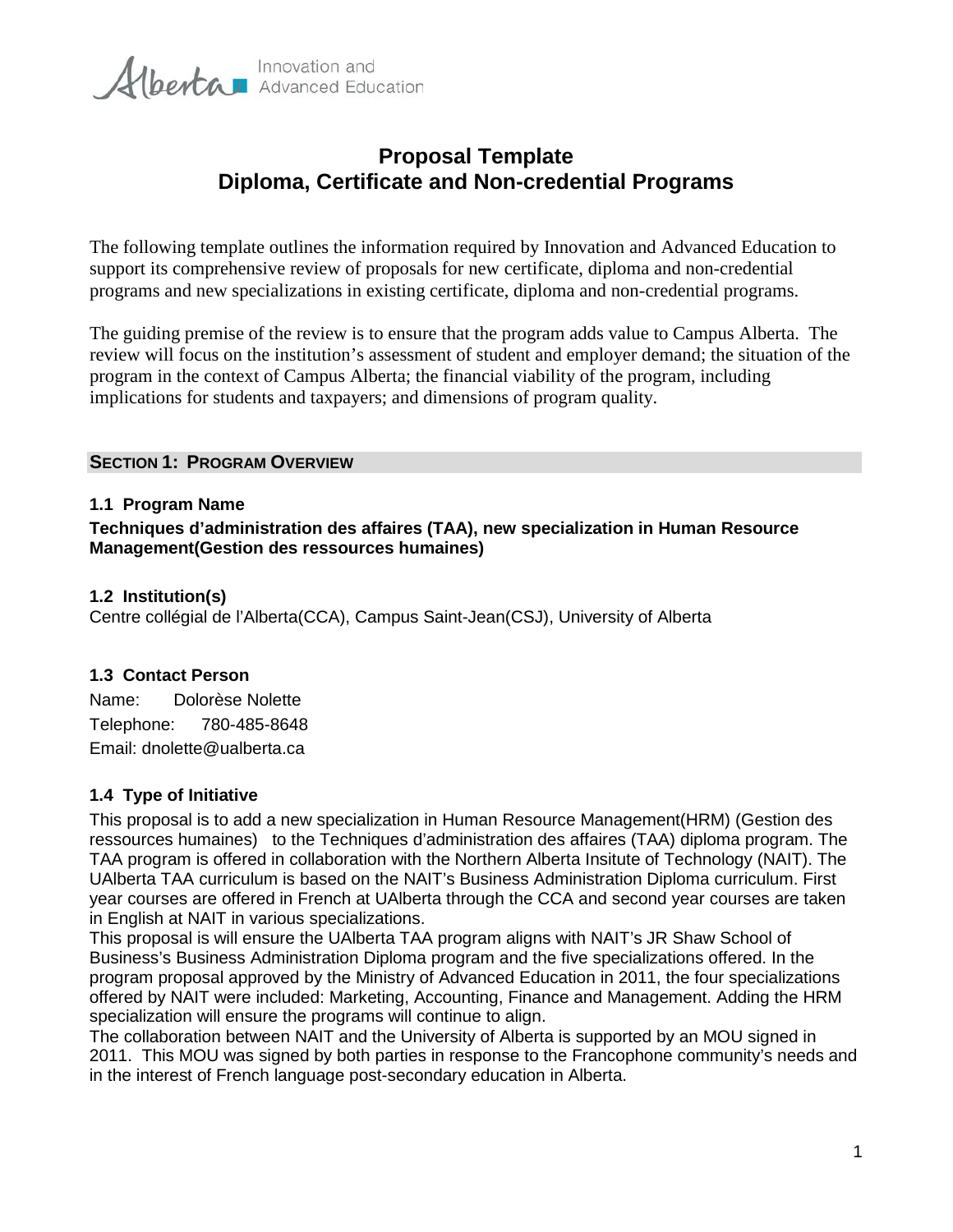## **1.5 Program Length**

*Define the length of the proposed program using measures appropriate to the schedule and delivery format. This will include total course credits and weeks, and, where relevant, hours and semesters of instruction.*

This is a 2 year diploma program, four sixteen week terms with an optional 12 week practicum. The program may be taken in class or online in a synchronous delivery model. There are seven HRM courses offered in the second year.

## **1.6 Program Description**

*Provide a brief (1-2 paragraphs) description of the program, summarizing its intended purpose, curriculum design, and methods of delivery and highlighting distinctive attributes. Attach as an Appendix a complete list of courses, including credit values, instructional hours and brief (calendar style) course descriptions. For elective options, specify course selection parameters. Identify new courses to be developed for this program.* 

The two year Business Administration program, Human Resources Management(HRM) is offered by the Centre collégial de l'Alberta in collaboration with NAIT. The ten first-year common core courses of the program as well as three second-year common core courses are offered in French at Centre Collégial de l'Alberta and the remaining seven second-year specialization courses are taken in English at NAIT.

This TAA diploma program with a specialization in HRM trains students for bilingual positions in managing human resources within organizations. Students develop an understanding of modern business dynamics, and learn to work well within culturally diverse organizations. All TAA students must take a common first year that provides a grounding in basic business skills and an overview of career possibilities related to the program.

**APPENDIX 1** provides a complete list of the HRM courses offered in the specialization as well as the pertinent course information. Students will take the HRM courses in English at NAIT. Having the approved specialization will allow UAlberta students to receive transfer credits and have the HRM specialization recognized in a UA diploma.

## **1.7 Proposed Implementation Date**

The HRM specialization is already offered by NAIT. Students currently enrolled in their second year of the TAA program can take the HRM courses at NAIT. There is no plan to offer the HRM specialization in French at CCA at this time.

## **1.8 Enrolment Plan**

• See the attached program proposal from 2011 for Enrolment information. The addition of the HRM specialization will have no impact on enrolment. Note that all enrolment in the HR Specialization in the second year will be recorded at NAIT.

| <b>Proposed Enrolment</b>     | Year 1 | Year 2 | Year 3 | Year 4 | Year 5 | <b>Annual Ongoing</b> |
|-------------------------------|--------|--------|--------|--------|--------|-----------------------|
| <b>Total head count</b>       |        |        |        |        |        |                       |
| Full-Time Year 1<br>$\bullet$ |        |        |        |        |        |                       |
| Full-Time Year 2<br>$\bullet$ |        |        |        |        |        |                       |
| Full-Time Year 3<br>$\bullet$ |        |        |        |        |        |                       |
| Full-Time Year 4<br>$\bullet$ |        |        |        |        |        |                       |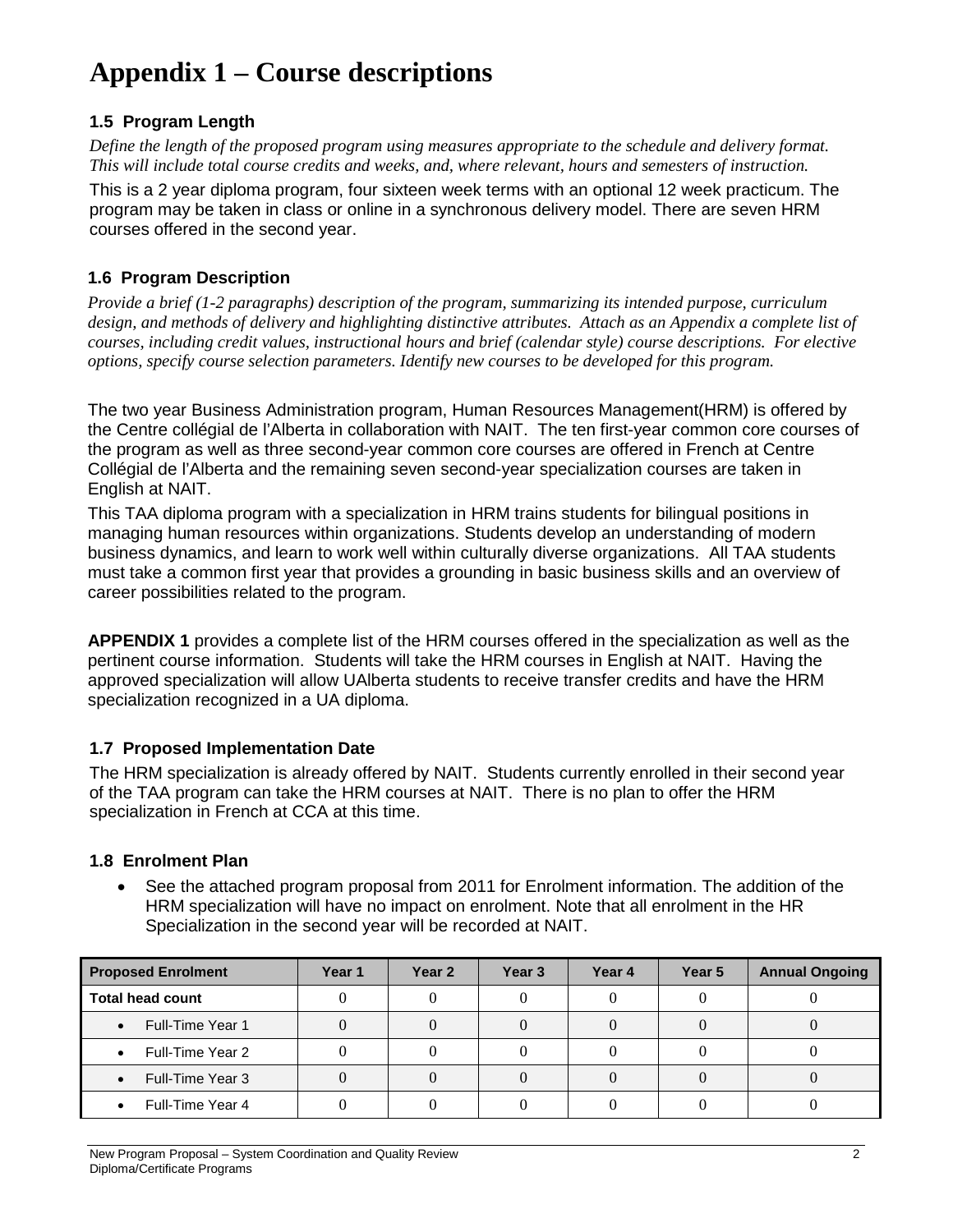| <b>Total FLE</b>                    |  |  |  |
|-------------------------------------|--|--|--|
| $\bullet$ FLE Year 1                |  |  |  |
| $\bullet$ FLE Year 2                |  |  |  |
| $\bullet$ FLE Year 3                |  |  |  |
| $\bullet$ FLE Year 4                |  |  |  |
| <b>Anticipated No. of Graduates</b> |  |  |  |

#### **SECTION 2: DEMAND**

### **2.1 Student Demand Analysis**

*Analysis should be supported by relevant data for the region and for Campus Alberta, as might be derived from: systematic questionnaire surveys of target audiences; application and enrolment summaries and trends for similar programs currently offered by other institutions; tabulations of unsolicited student inquiries and/or expressions of interest obtained at student recruitment events; demographic projections for relevant subpopulations.*

The decision to offer this specialization is to align with NAIT's Business Administration Diploma program. There does seem to be a strong student demand for the program. Of the students presently registered in CCA's TAA program, 25% indicate that they want to specialize in the HRM stream of the program.

Please refer to original Program Proposal for Technique d'administration des affaires for foundational data (APPENDIX 2).

#### **2.2 Labour Market Analysis**

*Analysis should be supported by relevant data and placed in the context of the target occupational/regional labour market(s). Relevant data sources include systematic surveys of prospective employers; occupational supply/demand projections from government or industry sources; tabulations of job postings/'help wanted' advertising; surveys of recruitment and graduate employment rates of similar programs; and demographic projections (i.e. for relevant regions and sub-populations.) Describe anticipated employment outcomes.*

The decision to offer this specialization is to align with NAIT's Business Administration Diploma program. There does seem to be a strong labor market demand for the program as evidenced by the high employability rate of NAIT graduates from this program.

Please refer to original Program Proposal for Technique d'administration des affaires for foundational data (APPENDIX 2).

## **2.3 Support**

*Provide evidence of consultation with and approval/support from relevant professional organizations, regulatory bodies, advisory committees, employers, and/or industry.*

The decision to offer this specialization is to align with NAIT's Business Administration Diploma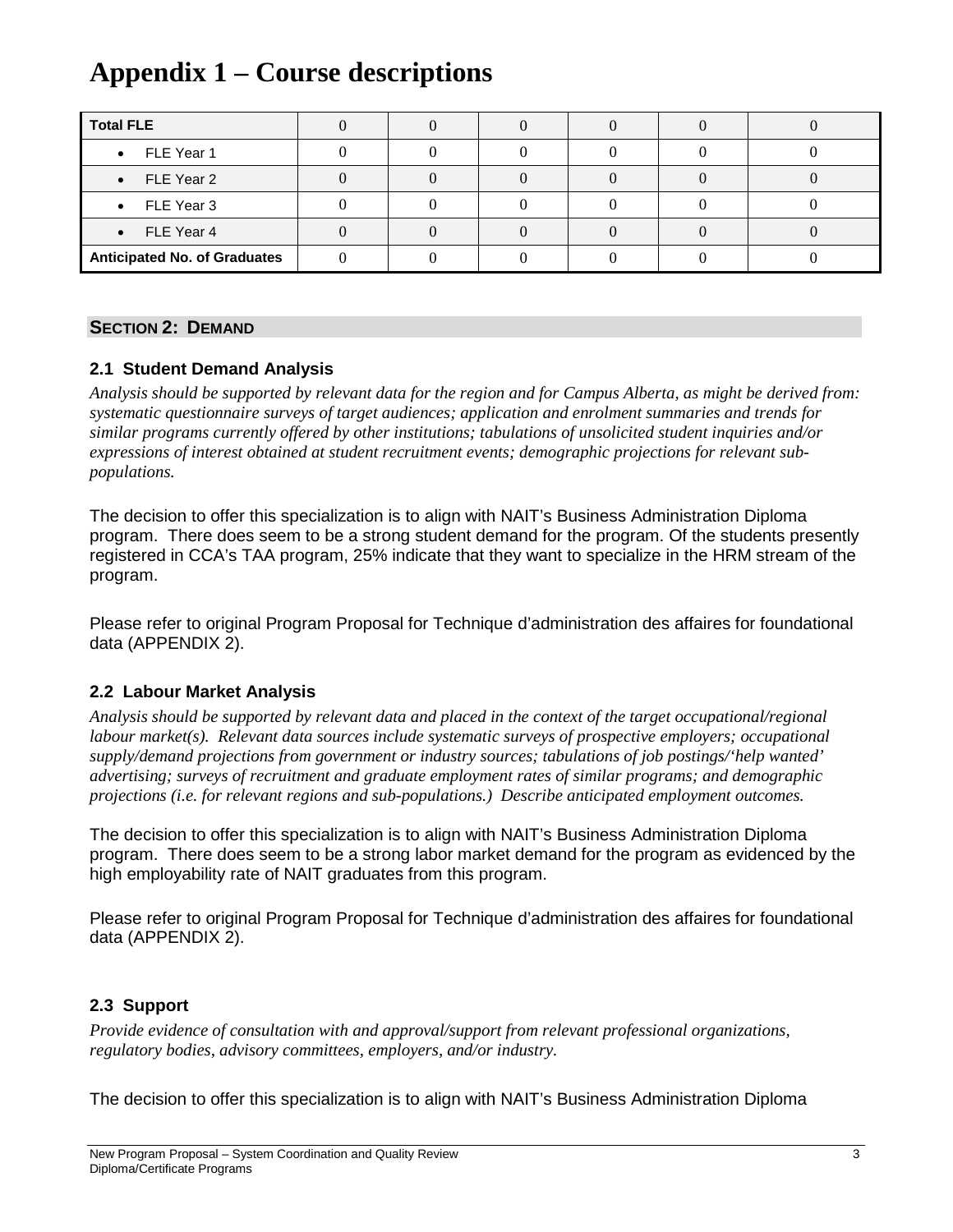program.

Please refer to original Program Proposal for Technique d'administration des affaires for foundational data(Appendix 2).

## *2.4 Clinical or Work Experience*

*If clinical or work experience is an essential part of program delivery:* **N/A**

*2.4.1 Provide evidence that the placements will be available when needed.*

*2.4.2 Describe the student's role in securing placements.*

- *2.4.3 Explain how the institution will supervise/monitor the learning experience of students in off-site settings?*
- *2.4.4 Identify potential employer/employee liability related to this aspect of the program, and how the institution intends to manage this liability.*

## **SECTION 3: INSTITUTIONAL AND SYSTEM CONTEXT**

## **3.1 Institutional Strategy**

*How does the proposed program align with the institution's strategic priorities and the Comprehensive Institutional Plan?*

The decision to offer this specialization is to align with NAIT's Business Administration Diploma program.

Please refer to original Program Proposal for Technique d'administration des affaires for foundational data (APPENDIX 2).

## **3.2 Institutional Programs**

*Explain how the proposed program fits with existing programs at the institution, and the anticipated positive or negative impacts on other programs.*

The decision to offer this specialization is to align with NAIT's Business Administration Diploma program.

Please refer to original Program Proposal for Technique d'administration des affaires for foundational data (APPENDIX 2).

## **3.3 Internal Review and Approval**

*Provide a brief description of the internal review and approval process followed in developing the proposal.*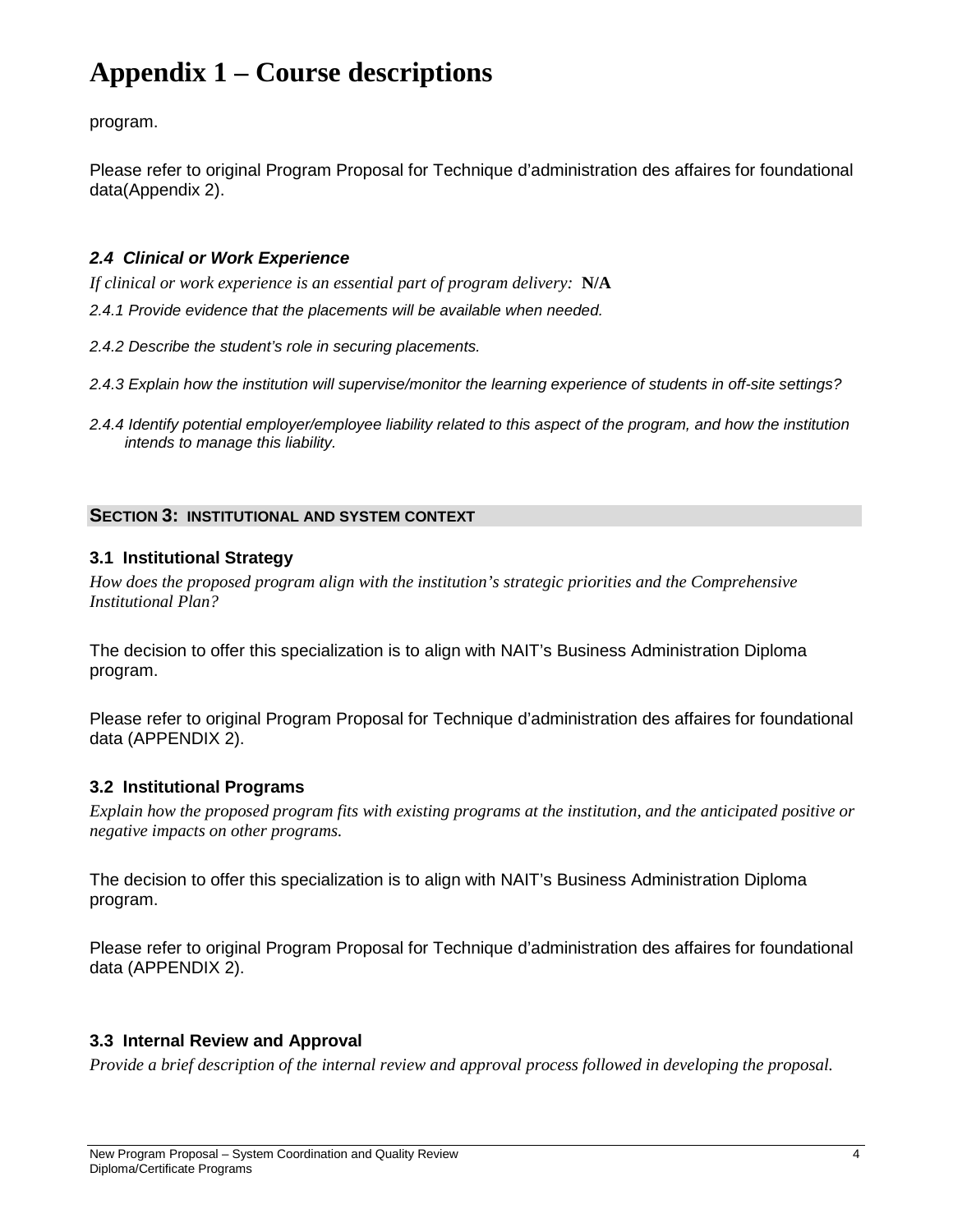- Executive College Committee, with delegated authority from FSJ Faculty Council, August 18, 2016
- GFC Academic Planning Committee, January 18, 2017

## **3.4 Campus Alberta Programs/Initiatives**

*Discuss the relationships (similarity, complementarity, transfer, competition) of the proposed program to other programs or initiatives in Campus Alberta and explain what the proposed program would add to the system. If the proposed program would duplicate existing programs, explain why that duplication is warranted.* 

The collaboration between NAIT and the University of Alberta (Campus Saint-Jean and the Centre collegial de l'Alberta) in offering this program generally increases access for students to postsecondary programs within Alberta and recognizes student mobility between institutions.

## **3.5 Consultation**

*Summarize the type and outcomes of consultations with other institutions offering related programs. Attach copies of relevant documents (e.g. letters, meeting summaries). Discuss the potential for inter-institutional collaboration.* 

NAIT and the CCA's Community Advisory Committee were consulted about this proposal.

Please refer to original Program Proposal for Technique d'administration des affaires for information on consultation during the original program proposal development. (APPENDIX 2).

### **3.6 Learner Pathways**

*3.6.1 Identify potential pathways from work to school (where applicable).*

*3.6.2 Identify potential opportunities for transfer/laddering into the proposed program from other institutions or other programs within the institution; and for transfer/laddering from the proposed program to other programs within the institution or at other institutions. List any formal agreements for internal or interinstitutional transfer/laddering that have been negotiated to this point.*

As per the MOU between the UAlberta and NAIT, credits taken within the TAA program will be recognized by NAIT for students who wish to pursue the Bachelor Business Administration (BBA) program should the student choose to pursue his/her studies and if his/her GPA is over 2.0.

*3.6.3 Estimate the portion of graduates who can be expected to proceed to further education directly. At a later stage in their careers. What types of programs/credentials would they be most likely to pursue?* 

#### **SECTION 4: FINANCIAL VIABILITY AND SUSTAINABILITY**

### **4.1 Annual Budget and Funding Sources**

The Human Resources Management specialization will be offered in English at NAIT. This specialization will not be offered by CCA at this time. There is therefore no financial impact.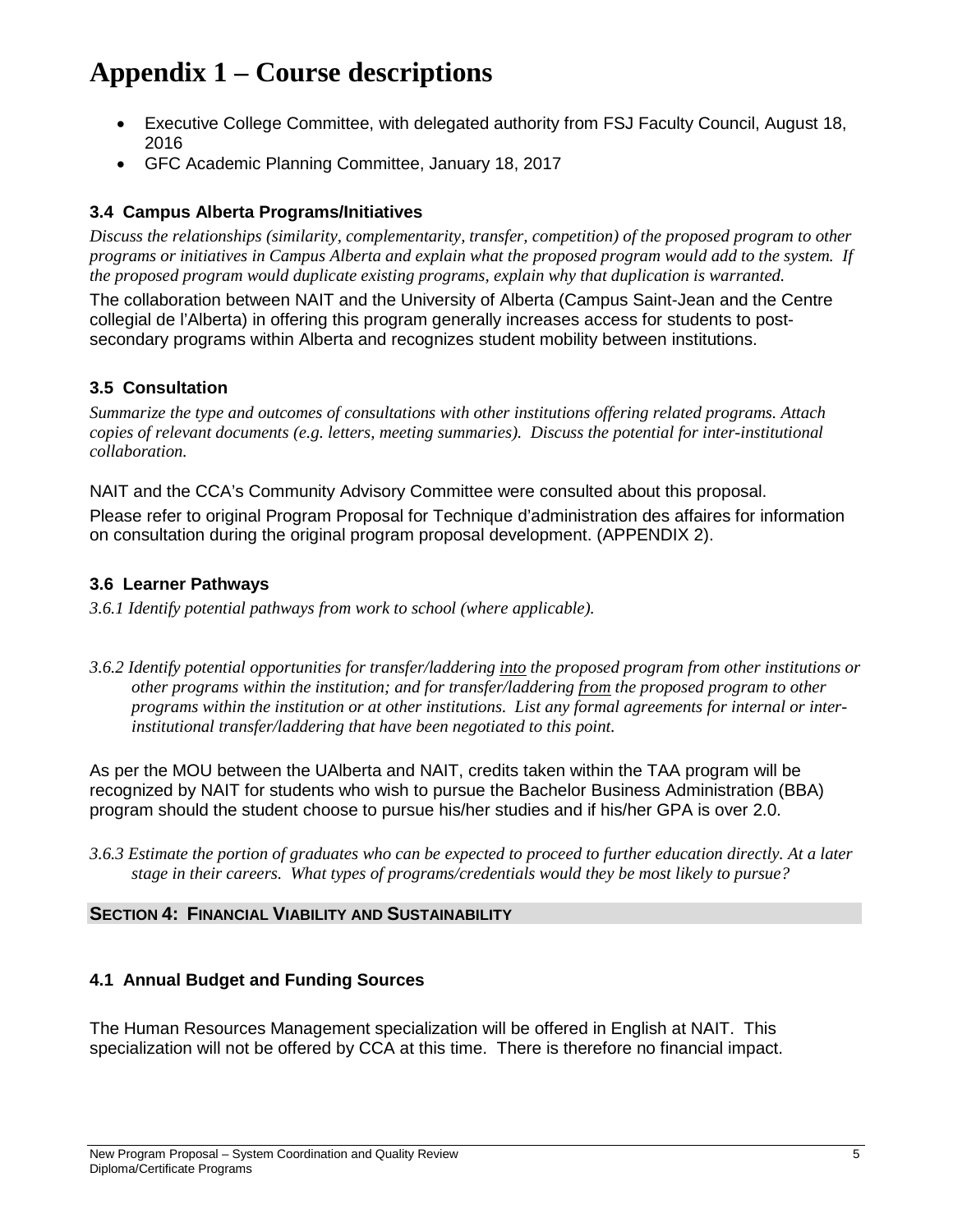### **4.2 Impact**

The Human Resources Management specialization will be offered in English at NAIT. This specialization will not be offered by CCA at this time. There is therefore no impact on the University.

*4.2.1 Compare the proposed tuition rate with that of similar programs in Campus Alberta.*

Please refer to original Program Proposal for Technique d'administration des affaires for foundational data (APPENDIX 2).

*4.2.2 Discuss the financial impact on students and the learner funding system, taking into account the costs of education and the potential debt burden relative to post-graduation earning capacity.*

Please refer to original Program Proposal for Technique d'administration des affaires for foundational data (APPENDIX 2).

*4.2.3 If program funding includes internal reallocation, evaluate the impact of this reallocation on the institution's operations and overall financial position.*

N/A

#### **SECTION 5: QUALITY ASSESSMENT**

#### **5.1 Institutional Capacity N/A**

#### **5.2 Curriculum**

*Describe the process of development and validation of curriculum for the proposed program. If available, please attach external review documents.*

The decision to offer this specialization is to align with NAIT's Business Administration Diploma program.

Please refer to original Program Proposal for Technique d'administration des affaires for foundational data (APPENDIX 2).

## **5.3 Academic Standards**

*List the requirements for admission and any alternate routes to admission; for residency; for academic progression; and for graduation. Compare these requirements to those for similar programs.*

The decision to offer this specialization is to align with NAIT's Business Administration Diploma program.

Please refer to original Program Proposal for Technique d'administration des affaires for foundational data (APPENDIX 2).

## **5.4 Learning Outcomes**

*5.4.1 Summarize the learning outcomes of the proposed program (e.g. career-specific knowledge and skills,*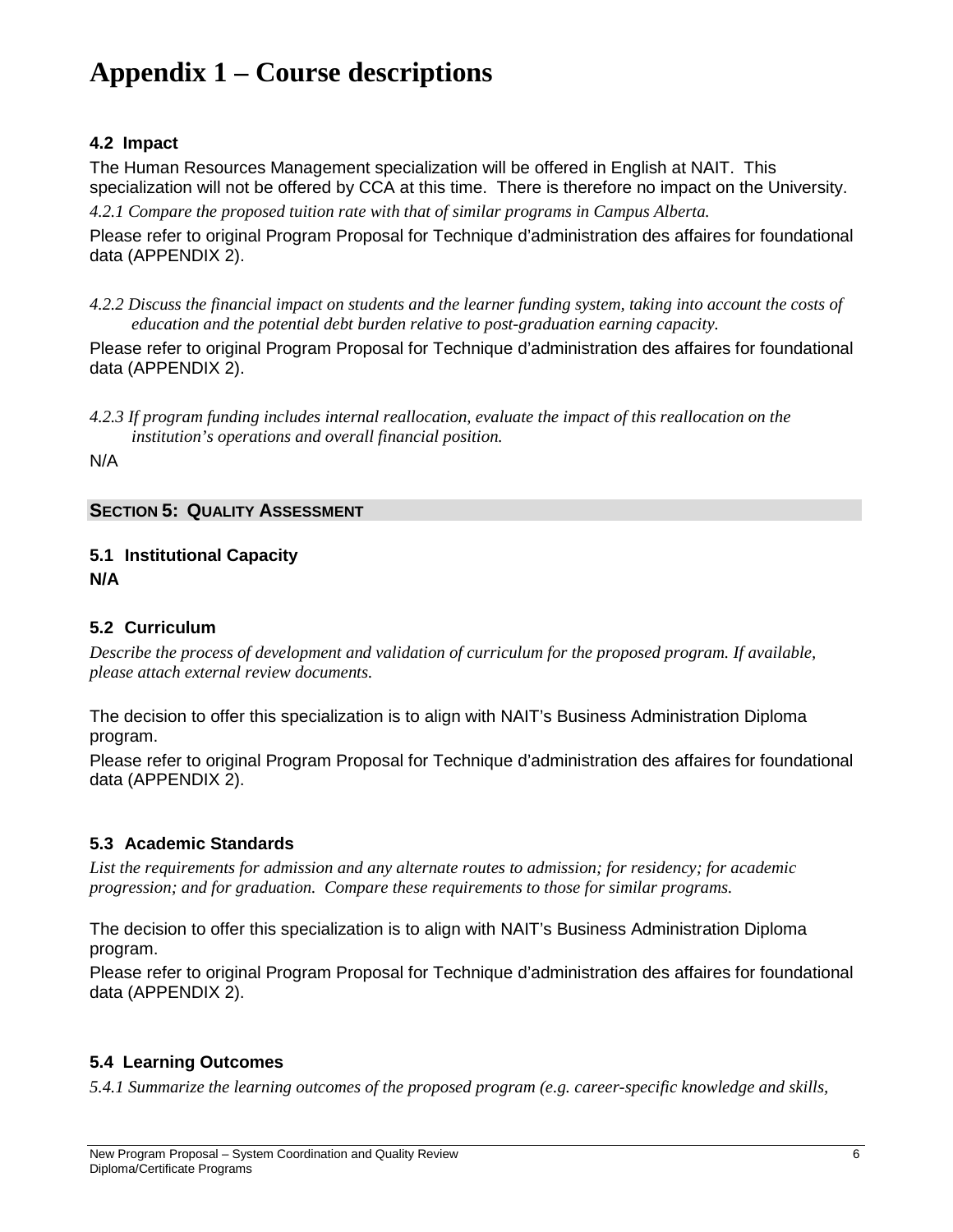*employability skills).* 

The decision to offer this specialization is to align with NAIT's Business Administration Diploma program.

Please refer to original Program Proposal for Technique d'administration des affaires for foundational data(APPENDIX 2).

*5.4.2 Describe the consultative process with employers, industry/professional bodies or advisory groups that helped formulate these learning outcomes.*

The decision to offer this specialization is to align with NAIT's Business Administration Diploma program.

Please refer to original Program Proposal for Technique d'administration des affaires for foundational data (APPENDIX 2).

*5.4.3 Provide evidence of alignment/compliance with regulatory, industry, program accreditation and professional accreditation standards relevant to the program.*

The decision to offer this specialization is to align with NAIT's Business Administration Diploma program.

Please refer to original Program Proposal for Technique d'administration des affaires for foundational data (APPENDIX 2).

## **5.5 Institutional Quality Assurance**

*5.5.1 Describe the criteria and methods for evaluating the success of the program and achieving continuous quality improvement. Include expected outcomes, key performance indicators and performance targets for the program.* 

The decision to offer this specialization is to align with NAIT's Business Administration Diploma program.

Please refer to original Program Proposal for Technique d'administration des affaires for foundational data (APPENDIX 2).

*5.5.2 Indicate whether a program advisory committee is planned or in place and, if so, comment on the role of the committee in program quality assurance.* 

N/A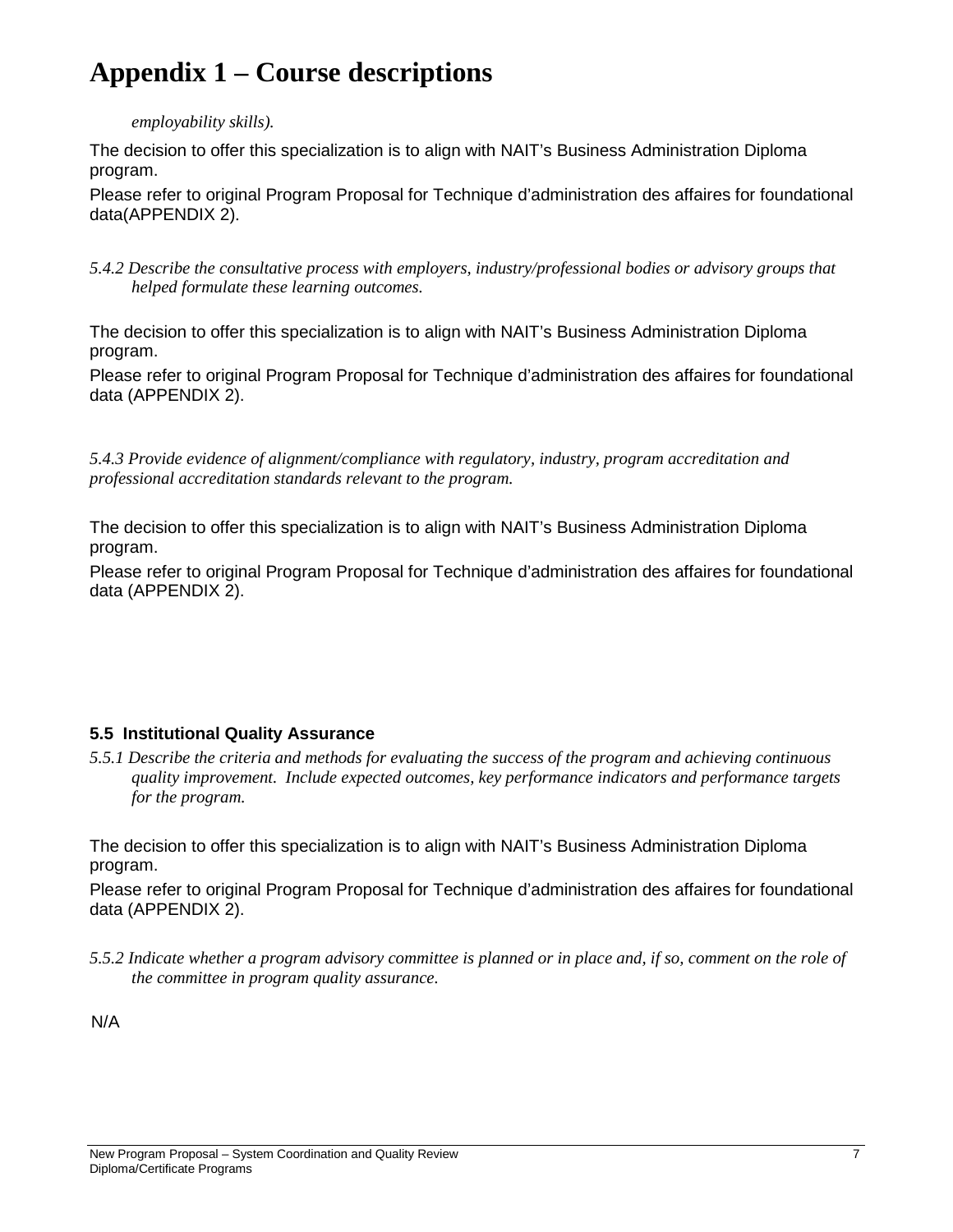**RECOMMENDATION (FOR DEPARTMENT USE)**

**Do Any Issues or Information Gaps Remain?**

**Recommendation(s)**

**Reviewer(s)**

**Date Completed**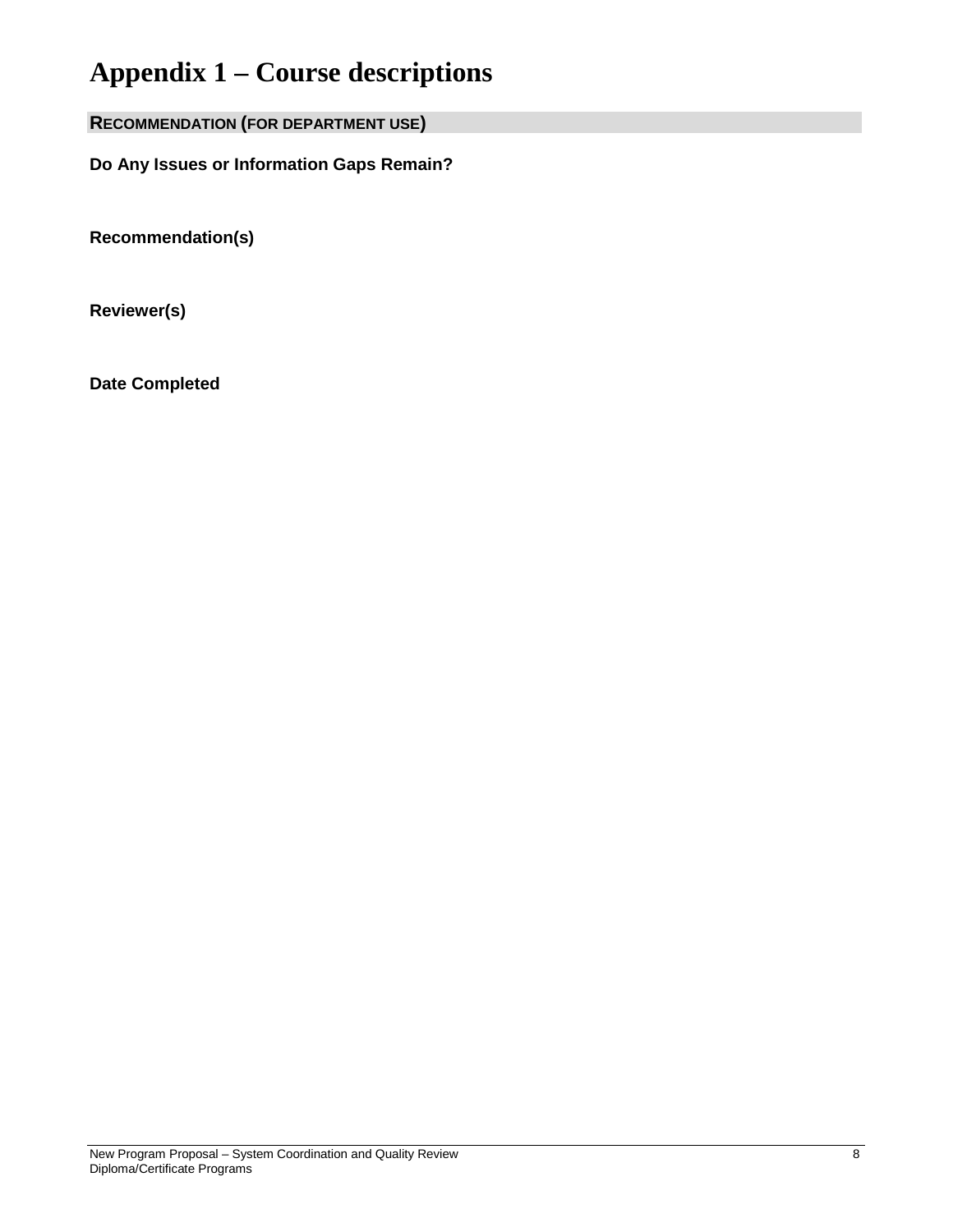| <b>TAARH261 Introduction aux ressources humaines</b><br>(*3) Ce cours donne un aperçu de la gestion des ressources humaines (GRH). Il<br>porte sur le rôle du spécialiste du personnel des ressources humaines, ainsi que<br>sur les responsabilités du cadre hiérarchique en matière de GRH. Le contexte<br>juridique et environnemental de la GRH sera examiné, de même que les<br>domaines fonctionnels de la GRH. Le cours donne à l'apprenant l'occasion de<br>connaître et d'utiliser les aspects techniques de la GRH et les pratiques<br>exemplaires de la recherche et de l'évaluation dans ces domaines fonctionnels<br>de la GRH.<br>Préalable: TAATC100<br><b>TAARH237 Recrutement et Sélection</b>                                                                                                                                                                                                                                                                        | <b>TAARH261 Introduction to Human Resources</b><br>(*3) This course provides an overview of Human Resources Management<br>(HRM). It focuses on the role of the Human Resources staff specialist, as well<br>as the HRM responsibilities of the line manager. The legal and environmental<br>context of HRM will be examined as well as the functional areas of HRM. The<br>course provides the learner with the opportunity to know and use the technical<br>aspects of HRM as well as research and appraise best practices in these<br>functional areas of HRM.<br>Prerequisite: TAATC100<br><b>TAARH237 Recruitment and Selection</b>                                                                                                                                 |
|----------------------------------------------------------------------------------------------------------------------------------------------------------------------------------------------------------------------------------------------------------------------------------------------------------------------------------------------------------------------------------------------------------------------------------------------------------------------------------------------------------------------------------------------------------------------------------------------------------------------------------------------------------------------------------------------------------------------------------------------------------------------------------------------------------------------------------------------------------------------------------------------------------------------------------------------------------------------------------------|-------------------------------------------------------------------------------------------------------------------------------------------------------------------------------------------------------------------------------------------------------------------------------------------------------------------------------------------------------------------------------------------------------------------------------------------------------------------------------------------------------------------------------------------------------------------------------------------------------------------------------------------------------------------------------------------------------------------------------------------------------------------------|
| (*3) Ce cours est une étude des aspects conceptuels et pratiques qui entrent en<br>jeu au moment d'attirer et de sélectionner des employés convenables. On y<br>acquerra une connaissance pratique des principales fonctions de recrutement et<br>de sélection, y compris la planification et la prévision des ressources humaines,<br>la détermination des spécifications d'emploi, les sources de recrutement, les<br>procédures de présélection, l'utilisation de méthodes de test d'aptitude<br>professionnelle, les techniques d'entrevue et l'enquête sur les antécédents des<br>candidats. On aura recours à des séances de jeu de rôle avec entrevue et à des<br>exercices en classe pour offrir aux étudiants une expérience pratique de la<br>réalisation d'entrevues d'emploi et de procédures d'évaluation.<br>Prerequisite: TAATC100<br>Concomitant: TAAHR261                                                                                                             | (*3) This course is a study of the conceptual and practical aspects of attracting<br>and selecting suitable employees. A working knowledge of the major<br>recruitment and selection functions including human resource planning and<br>forecasting, determining job specifications, recruitment sources, screening<br>procedures, use of employment testing methods, interviewing techniques, and<br>applicant background investigation will be developed. Interview role-play<br>sessions and class exercises will be utilized to provide students with practical<br>experience in conducting employment interviews and evaluation procedures.<br>Prerequisite: TAATC100<br>Corequisite: TAAHR261                                                                     |
| <b>TAARH285 Enjeux et stratégies des ressources humaines</b><br>(*3) Ce cours examine les pratiques et les processus des ressources humaines<br>qui permettent d'harmoniser la gestion des ressources humaines avec la<br>stratégie organisationnelle. Les apprenants cernent et évaluent les enjeux liés<br>aux ressources humaines afin de concevoir des plans stratégiques des RH en<br>vue d'obtenir un avantage concurrentiel et d'assurer l'excellence<br>organisationnelle. Le programme porte sur les enjeux et les pratiques<br>exemplaires qui se rapportent à la stratégie organisationnelle, à la concurrence<br>et à la mobilisation des employés. Les apprenants formuleront des plans<br>stratégiques des ressources humaines, acquerront les compétences nécessaires<br>pour évaluer, comparer, choisir et élaborer des processus de gestion des<br>ressources humaines et se prépareront à exercer le rôle de spécialiste ou<br>gestionnaire des ressources humaines. | <b>TAARH285 Human Resources Issues and Strategies</b><br>(*3) This course examines human resource practices and processes for aligning<br>strategic human resource management with organizational strategy. Learners<br>identify and evaluate human resource issues in order to design strategic HR<br>plans to achieve competitive advantage and operational excellence. The<br>program focuses on issues and best practices pertaining to organizational<br>strategy, competition and employee engagement. Learners will formulate<br>strategic human resource plans, develop skills to appraise, compare, choose<br>and develop human resource management processes, and prepare to function as<br>human resource specialists or managers.<br>Prerequisite: TAAHR261 |